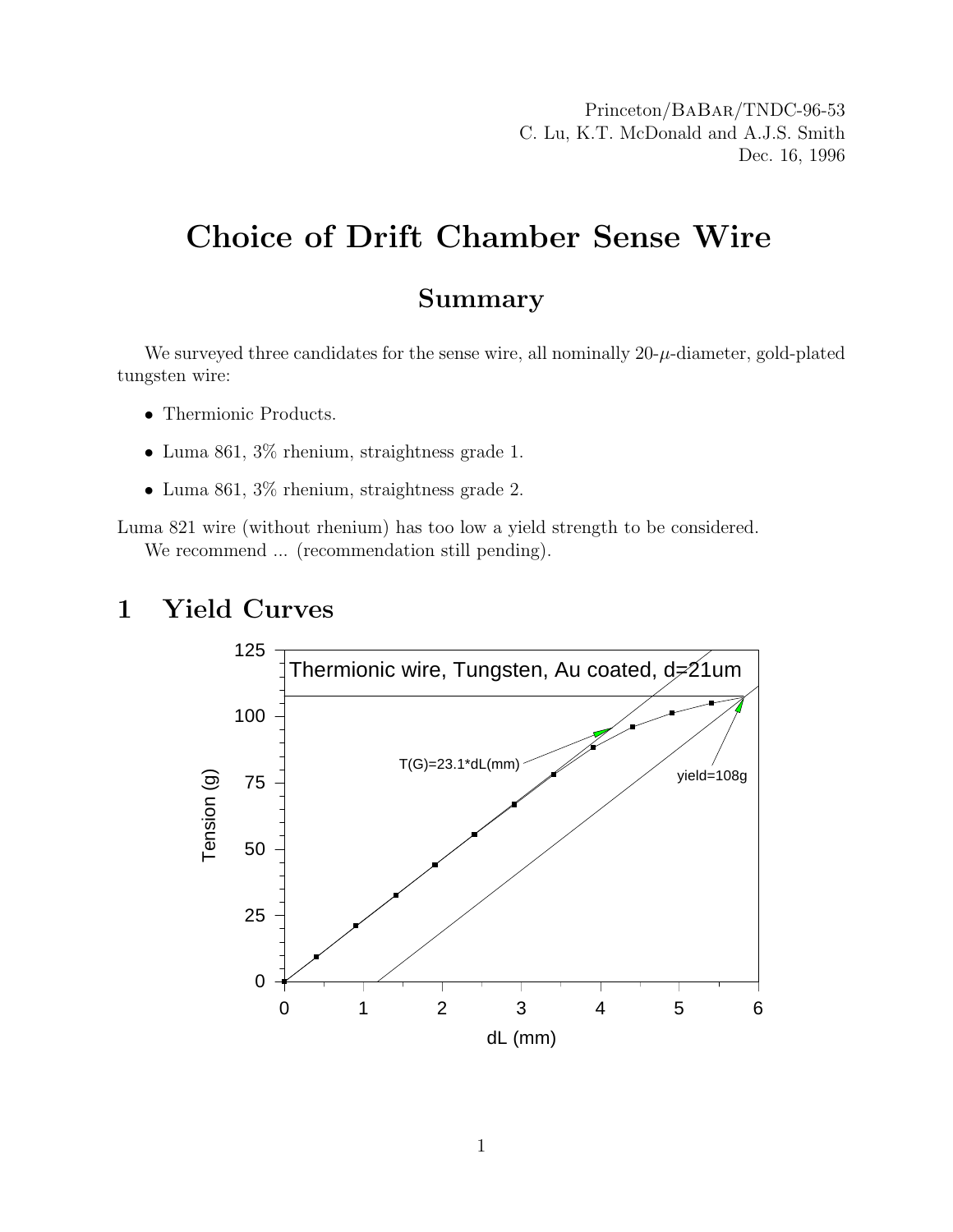

All three candidate wires appear to have adequately high yield strengths.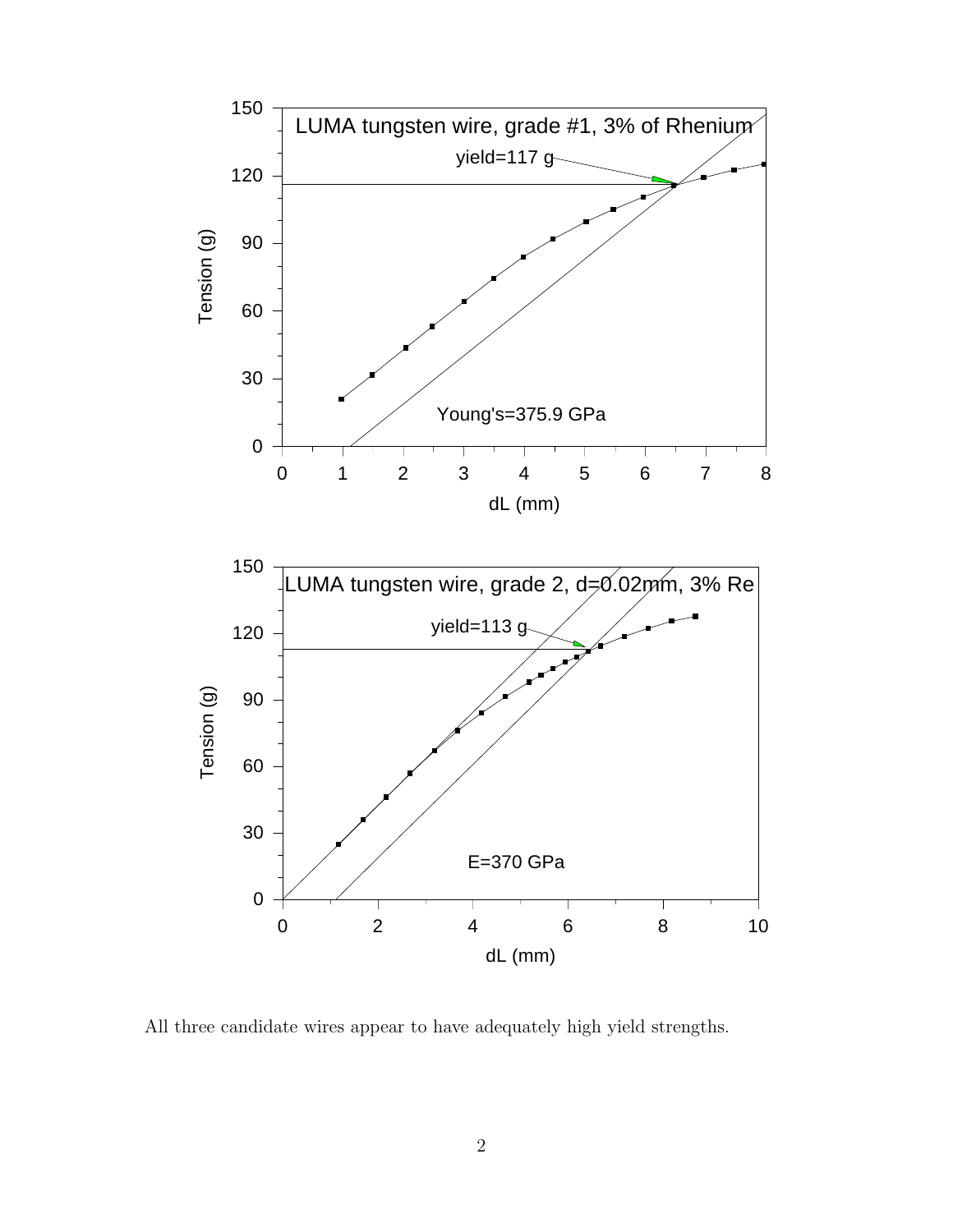# 2 Electron Micrographs



Above, Thermionic Products wire.



Above, Luma grade-1 wire.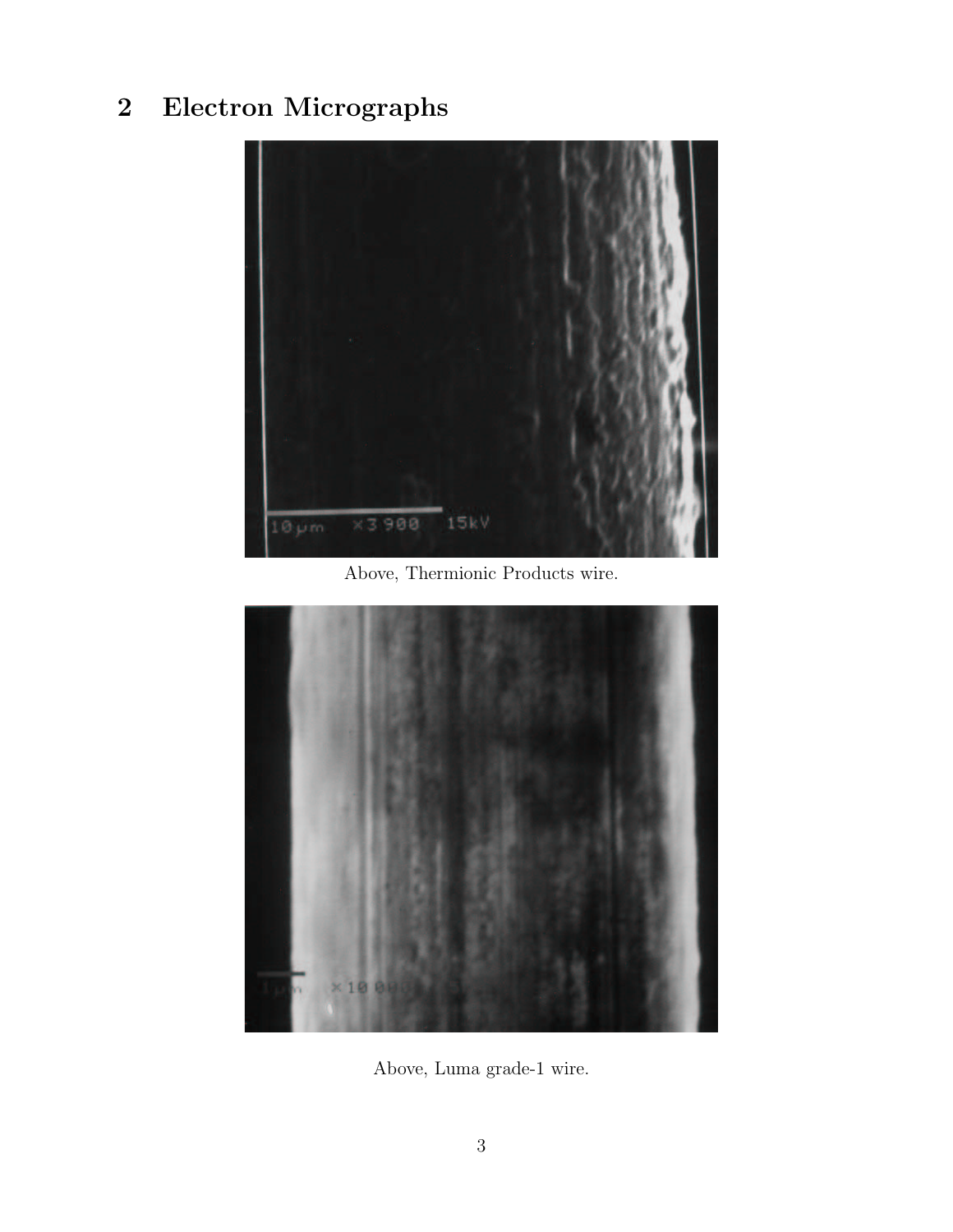

Above, Luma grade-2 wire.

As has been noted before, the surface quality of the Luma wire appears superior to that of the Thermionic Products wire.

## 3 Curliness

All three candidates satisfy the formal straightness requirement we used for the field wires: a 1-m length of wire suspended vertically with a 1-g weight must not deflect more than 1 cm horizontally. It turns out that this is a very loose requirement. That is, even wire that curls badly under no load will straighten well under a 1-g load.

Therefore we devised a more stringent curliness test: Suspend a 1-m length of wire vertically with no additional load, and measure the height the free end rises above the ideal. A smaller rise corresponds to a less curly wire. Results:

| Wire                     | Rise                     |
|--------------------------|--------------------------|
| Thermionic Products 2 mm |                          |
| Luma, grade 1            | $3 \text{ mm}$           |
| Luma, grade 2            | $50 \text{ }\mathrm{mm}$ |

By this measure Luma grade 2 wire is less desirable than either the Thermionic Products or the Luma grade 1.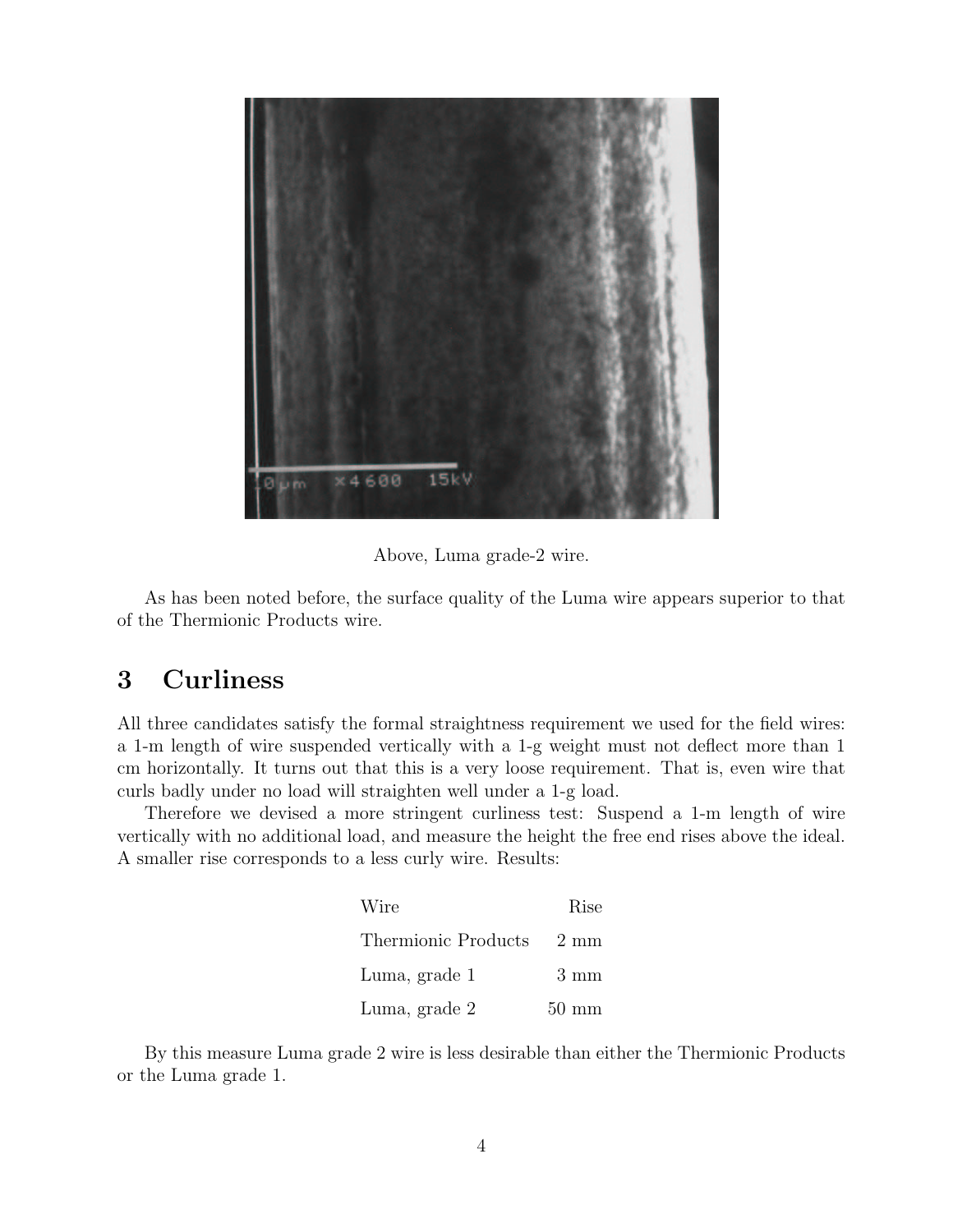## 4 Buckling

We must be able to thread the wire through the stringing needle, which is easier if the wire is stiffer. As a measure of stiffness we devised the following test: a wire sample is clamped with 25 mm projecting vertically downward below the clamping point. The wire is lowered until it makes contact with the pan of a Mettler AT1005 balance. More precisely, the wire is lowered into a small conical indentation in an aluminum plate that rests on the pan of the balance. The indentation serves to keep the lower end of the wire from slipping sideways during the measurement. Finally, the upper end of the wire is lowered an additional 2.5 mm (10% of the length of the free wire) and the force (reported in grams) required for this is recorded. We believe the measurements are accurate to better than 0.1 mg. A larger force corresponds to a stiffer wire. Results:

| Wire                | <b>Buckling Force</b> |  |
|---------------------|-----------------------|--|
| Thermionic Products | $5.7 \text{ mg}$      |  |
| Luma, grade 1       | $5.8 \text{ mg}$      |  |
| Luma, grade 2       | $2.6 \text{ mg}$      |  |

This test provides a measure of the longitudinal force needed to buckle the wire into a bow shape. Thus it is a variant of the Euler buckling criterion.

The results indicate that the Thermionic Product wire and the Luma grade-1 wire are equally stiff, and both significantly stiffer than Luma grade-2 wire.

### 5 Choice of Wire Diameter

The nominal sense wire diameter is 20  $\mu$ m. The sample of Thermionic Products wire that we obtained has a diameter about 20  $\mu$ m (as measured with a Mitutoyo model 293-701 digital micrometer), while the Luma grade-1 3%-rhenium wire has a diameter of about 19  $\mu$ m.

#### 5.1 Measurements of Wire Resistance

The measured resistance of the Thermionic Products wire is  $187 \Omega/m$ , while that of the Luma grade-1 3%-rhenium wire is 281  $\Omega/m$ . [Luma grade-1 wire without rhenium has a resistance of 187  $\Omega$ /m.

Calculation indicates that a pure tungsten wire of  $19-\mu m$  diameter should have a resistance of about 200  $\Omega/m$ . We infer that the gold coating reduces the resistance slightly, but the 3% rhenium increases the resistance significantly. The resistivity of rhenium is about four times that of tungsten according to one handbook. (We may be able to use these facts to make measurements of the thickness of the gold coating on the tungsten wire.)

#### 5.2 Effect of Wire Resistance on the Readout Electronics

BaBar Note #262 by W. Innes (Nov. 3, 1995) argues that sense wire resistance is a key parameter in chamber performance. He suggests that the dominant source of front-end noise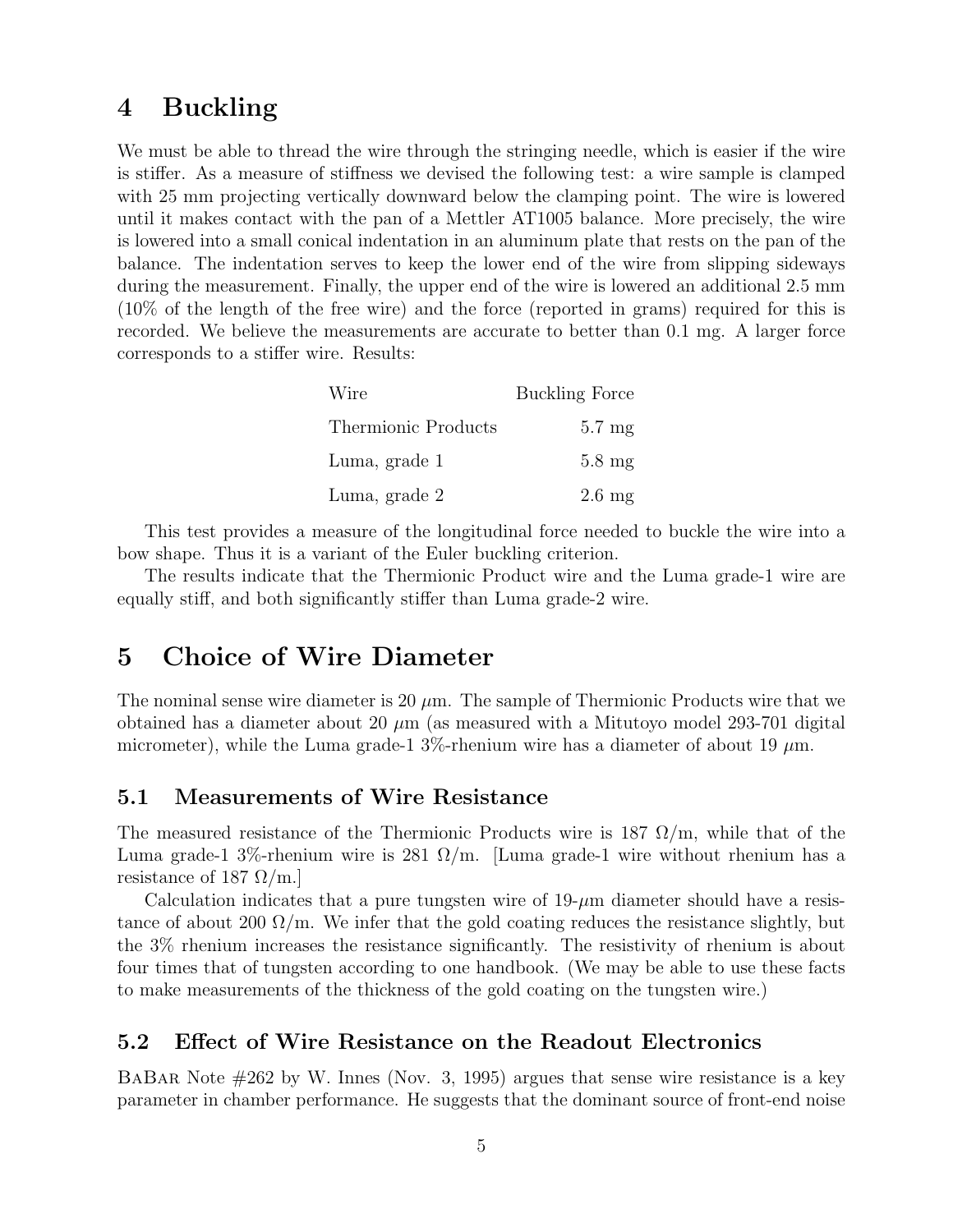is not in the pre-amp but is due to the wire resistance, and noise  $\alpha$ √  $\overline{R_{\text{wire}}}$ . In the same is not in the pre-amp but is due to the wire resistance, and holse  $\propto \sqrt{\kappa_{\text{wire}}}$ . In the same<br>approximation, the drift-chamber timing resolution varies as  $\sqrt{R_{\text{wire}}}$  when the signal-to-noise ratio is small.

Accepting the above statements (which are not self-evident) for purposes of further discussion, the use of the Luma grade-1  $3\%$ -rhenium  $20-\mu m$  wire rather than the Thermionic Products wire would result in 23% worse timing resolution for a fixed chamber gain. More accurate estimates can be made with program DCSIM, in which the frequency dependence of the noise is included.

#### 5.3 Options for Luma Wire

We could recover the lost resolution in either of two ways:

1. Raise the chamber voltage until the gain is  $(1.23)^2 = 1.5$  times larger.

We calculate below that increasing the gas gain from  $5 \times 10^4$  to  $7.5 \times 10^4$  would require increasing the chamber voltage from 1685 V to 1727 V, which would be a relatively minor change.

However, the increased gain would imply an increased chamber aging rate, which may be undesirable.

Also, the higher wire resistance would be less than optimally matched to the characteristics of the pre-amp (D. Dorfan).

2. Increase the wire diameter until the resistance is 187  $\Omega/m$ .

If we used  $25-\mu m$  diameter Luma grade-1  $3\%$ -rhenium wire its resistance would be  $281(20/25)^2 = 180 \Omega/m$ . To keep the gas gain at  $5 \times 10^4$  we would have to raise the chamber voltage from 1685 to 1753 V.

The aging rate would likely be 20% less because while the current remains the same the wire surface area has increased by 25%. Hence the chamber life would be 20% longer.

A thicker wire would be stiffer, and therefore easier to handle during stringing.

The thicker wire would be more robust mechanically. Its yield strength would now be about 166 gm. This would provide a greater margin of safety against breakage during stringing and crimping.

Of course, the wire tension would have to be raised from 34 to 49 gm to maintain the same sag and electrostatic stability, adding a total of 107 kg to the present wire load of 3500 kg.

Use of a 25- $\mu$ m-diameter sense wire rather than 20  $\mu$ m would increase the number of radiation lengths in the chamber volume by 5% as summarized in Table 1. [Changing the gas mixture to 83/17 helium/isobutane would reduce the number of radiation lengths by 5%, and would lower the operating voltage of the chamber by about 100 volts.]

[In view of the various reasons listed above SLD chose to use a  $25-\mu m$  sense wire rather than 20- $\mu$ m (C. Prescott).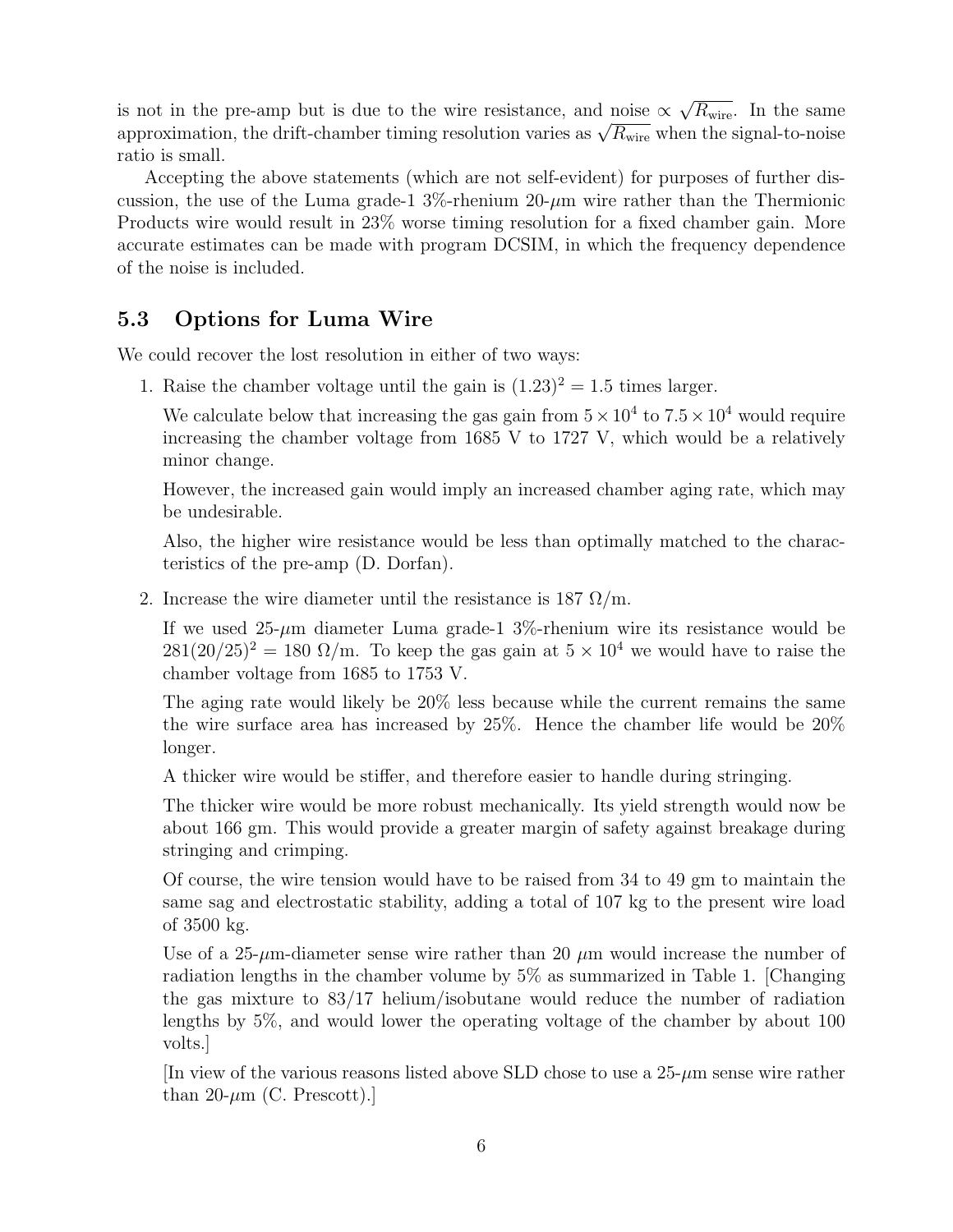| Material             | Rad. Len.<br>$(\times 10^3)$ | Rad. Len.<br>$(\times 10^3)$ |
|----------------------|------------------------------|------------------------------|
| Sense wire           | 0.20<br>$(20 \ \mu m)$       | 0.30<br>$(25 \ \mu m)$       |
| Field wire (Al)      | 0.57                         | 0.57                         |
| Field wire (Au)      | 0.25                         | 0.25                         |
| Clearing wire $(Al)$ | 0.12                         | 0.12                         |
| Clearing wire $(Au)$ | 0.08                         | 0.08                         |
| Helium $(90\%)$      | 0.08                         | 0.08                         |
| Isobutane $(10\%)$   | 0.64                         | 0.64                         |
| Total                | 1.94                         | 2.04                         |

Table 1: Summary of radiation lengths in the drift chamber volume.

#### 5.4 Calculation of Gas Gain

In support of comments above we calculate the gas gain.

A model of gain for a 80/20 mixture of helium-isobutane was reported by M.A. Mc-Dougald in TNDC-96-51 (Nov. 20, 1996), based on measurements taken with the BaBar Prototype I drift chamber.

The results are summarized as parameters of a 'Diethorn fit', namely  $\Delta V = 33.9$  volts = energy a drift electron must have to ionize a gas atom, and  $E_0 = 31.8 \text{ kV/cm} = \text{minimum}$ field strength for gas gain. In Diethorn's model the first Townsend coefficient is directly proportional to the field strength.

We approximate the drift chamber cell as a cylinder of radius  $b = 0.75$  cm. The sensewire radius is called a and is taken as either 0.001 or 0.00125 cm. For a given voltage  $V$  on a cell the electric field varies with radius  $r$  as

$$
E = \frac{V}{r \ln(b/a)}.
$$

The radius at which gas gain commences is called  $r_0$  and is given by

$$
r_0 = \frac{V}{E_0 \ln(b/a)}.
$$

The gas gain  $G$  is then given by Diethorn as

$$
G = \exp\left[\frac{r_0 E_0 \ln 2}{\Delta V} \ln \frac{r_0}{a}\right].
$$

This expression was used to calculate the numbers in the preceding section.